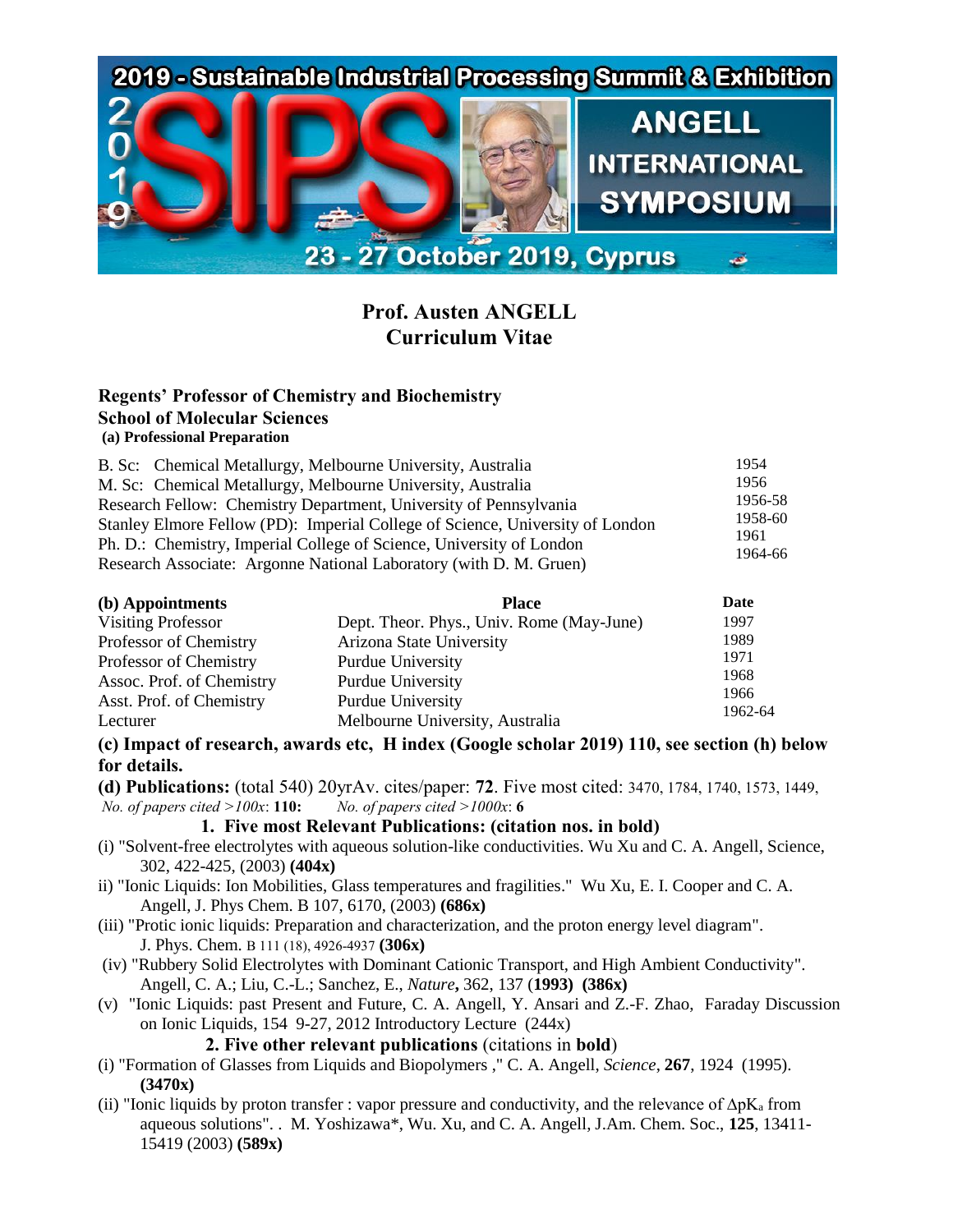- (iii) "Dynamic processes in Ionic glasses" C. A. Angell, *Chem. Revs*, 90, 3, 523 (1990) (**445x)** (iii) "LiBOB as a salt for lithium ion batteries: a possible solution for high temperature operation," K. Xu, S.-S. Zhang, R. Jow, W. Xu and C. A. Angell, *Electrochem. Solid State Letters* **5**(1), A26-A29 (2002**). (353x)**
- (iv) "High Anodic Stability of a New Electrolyte Solvent: Unsymmetric Non-Cyclic Aliphatic Sulfone," K. Xu and C. A. Angell, *J. Elec. Chem. Soc.* **145**, L70 (1998). **(60x)**
- (v) "PolyLiMOB-lithium salt complexes: from salt-in-polymer to polymer-in-salt electrolytes," W. Xu, L. Wang, and C. A. Angell*, Electrochimica Acta,* **48,** 2037, (2003)

#### **(e) Synergistic activities. (integration and transfer of knowledge)**

- **(1) Selected invited International Conference** *Opening* **or plenary talks: 2010-2018**
	- (a) 16th Internat. Symp. on Polymer Electrolytes, Yokohama, June 2018 Opener
	- **(b)**  $100<sup>th</sup>$  Turner Symposium Glass Technology, Sheffield, UK. Sept 2016 Opener
	- **(c)** International Congress on Glass, Bangkok, Sept. 21-24, 2015 Plenary Lecture
	- (d) Science for Life, Inaugural meeting Lampedusa, Italy May 24-June 3 2015. Opening speaker
	- (e) Fermi School of Physics School Properties of water, Varenna, Italy, July 2013, Opener
	- (f) International Conference on Slow Dynamics, Sendai, Japan, December, 2012 (opener)
	- (g) Japanese Annual Conference on Ionic Liquids, Kyoto, Japan December 2011 (plenary)
	- (h) 17th ISNOG (Non-Oxide Glasses), Ningbo, China June 15-22 (2010) Opening Speaker
	- **(i)** 10th Internatl. Wkshop on Non-Cryst. Solids, Barelona, Spain April 21-23 (2010) (Opener)
	- **(j)** International School on Science of glass. Bangalore, India. Jan. 4, 2010, Opening speaker
- **(2) Gordon Conference Chairmanships:** (**1**) 1977 Molten Salts and Metals (**2**) 1980 Water and Aqueous Solutions (**3**) 1997 - Chemistry and Physics of Liquids **Invited Gordon Research Conference Contributions** (as speaker or discussion leader) between
	- 1965 and 2012: **57 (45 as speaker, 12 as Discussion Leader)**
- **(3) Reviews of fields of knowledge:** invited by *Annual Review of Physical Chemistry* **(i)** (Fused Salts (1971) 30 cites **(ii)** Supercooled Water (1983) **380 cites (iii)** Mobile Ions in
- Amorphous Materials (1992) **531 cites** (**iv)** Amorphous Water (2003) **120 cites**.
	- invited by *Chemical Review*s (**i**) Dynamics in Glass (1991) **445 cites (ii)** Liquid Fragility and Glass transition in water and aqueous (2002) **388 cites (iii)** Amorphous Water (**254 cites**) **(iv)**  Polyamorphism (**iv**) Negative pressure liquids (open invite)

invited by *J. Appl. Phys***. (i)** Relaxation in Glasssforming liquids & amorphous solids **(1573 cites)** invited by *J. Phys.Chem. Solids* **(i)** Perspective on the glass transition **(881 cites)**

**(4) Recent Opening Chapters of Books:** (1)*.Water Science for Food, Health, Agriculture and Environment* (eds. Birk et al., 2000), (2*) Insulating and semi-cconducting glasses* (Boolchand, 1999), (3) *Physics and Applications of Disordered Materials*. (M. Popescu. 2003),

#### **(f) Number of Ph.D.s graduated (1966 (Asst. Prof., Purdue Univ.) till present: 47**

**(g) Number of post-doctoral fellows (1966-present): 56**

### **(h) Impact of research.)**

**(i) H index 101 (according to Google Scholar)**:

Reports, or invited N&V **Nature or Science** *total*; 27. *Since 1998*; 15 **(ii) Awards** 

- **2010** Max Bredig award of the Electrochem. Soc. (for molten salt/ionic liquids**)**
- 2009 Outstanding reviewer award, Amer. Phys. Soc.
- 2006: Turnbull Lecture of the Materials Research Society (for glass studies)
- 2004 Humboldt Senior Research Fellowship, Germany.
- 2004: Hildebrand award of the Amer. Chem. Soc. (for liquids studies)
- 1992: Neville Mott Award of the Journal of Non-Cryst. Solids.
- **NSF Special Creativity Awards** (DMR, Solid State Chemistry) 1985 & 1994
- **(iii) Other recognitions**: Special issue of J. Phys. Chem. (May, 1999)

**(i)** all ARTICLES (a) AND INVITED TALKS (b) for 2017, 2016, 2015 and 2014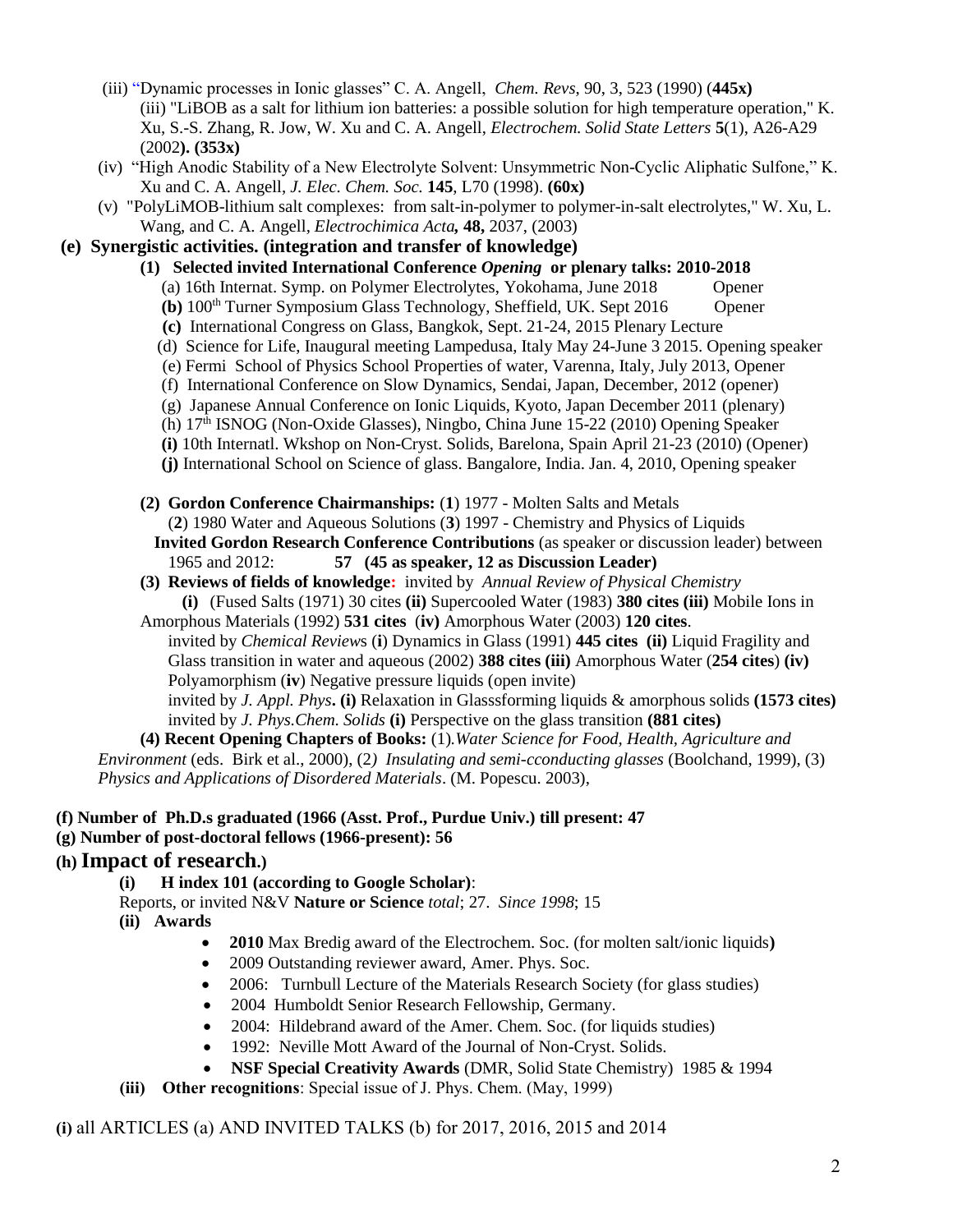## **(a) ARTICLES**

#### **2018 PAPERS**

541. **Concepts and conflicts in polymer electrolytes: the search for ion mobility,** C. Austen Angell, Electrochimica Acta, (special issue) accepted and in press)

540. **Postspace- a Personal Retrospective** (Concluding remarks in the Encyclopedia of Glass, Ed. Pascal Richet (in press)

539. Proton transfer and ionicity: an <sup>15</sup>N NMR study of pyridine base protonation, Mohammad Hasani, Samrat A. Amin, Jeffery L. Yarger, Stephen K. Davidowski,\* C. Austen Angell\* J. Phys. Chem. (In press)

538. Breakdown of the Stokes-Einstein Relation Above the Melting Temperature in a Liquid Phase-Change Material, Shuai Wei, Zach Evenson, Moritz Stolpe, Pierre Lucas, C. Austen Angell, Science Advances, 2018;4: eaat8632 30 November 2018 online

537. A liquid-liquid transition in supercooled aqueous solution related to the HADLDA phase transition in waterSander Woutersen, Bernd Ensing, Michiel Hilber, Zuofeng Zhao and C. Austen Angell, Science (March 9 2018) DOI: 10.1126/science.aao7049

536. A New Version of the Lithium Ion Conducting Plastic Crystal Solid Electrolyte. Iolanda S. Klein, Stephen K. Davidowski, Jeffery L. Yarger and C. Austen Angell. Adv. Energy Mater. **2018**, 1801324 **DOI: 10.1002/aenm.201801324**

#### **2017 PAPERS**

534. Polymer electrolytes- some principles, cautions, and new practices. C. Austen Angell, ElectroChimica Acta, Special issue from ISPE-15 250, 368-375 (2017)

533. An inverse Aluminum battery. Putting the Aluminum in the cathode. Leigang Xu, Sen Xin, John B. Goodenough and C. Austen Angell. ACS Energy Letters. 2, 1534-1538 (2017)

532. Silicon hydrogen sulfates: Solid acids with exceptional conductivities and possible fuel cell applications. Iolanda S. Klein, Stephen K. Davidowski, Jeffery L. Yarger and C. Austen Angell. ACS Materials Chemistry (advance copy online) July (2017)

531. Glass transitions, semiconductor-metal (SC-M) transitions and fragilities in Ge-V-Te (V=As, or Sb) liquid alloys: the difference one element can make. Shuai Wei, Garrett J. Coleman**,** Pierre Lucas, and C. Austen Angell\* Phys. Rev. Applied, 7 (3), 034035 (2017)

530. Inorganic vs. Organic Cation Ionic Liquids and Their Solutions with Alkali Metal Containing Ionic Liquids, T.G. Tucker, S. K. Davidowski, C.A. Angell, Electrochemical Society, 164 (4), 153-H158 (2017).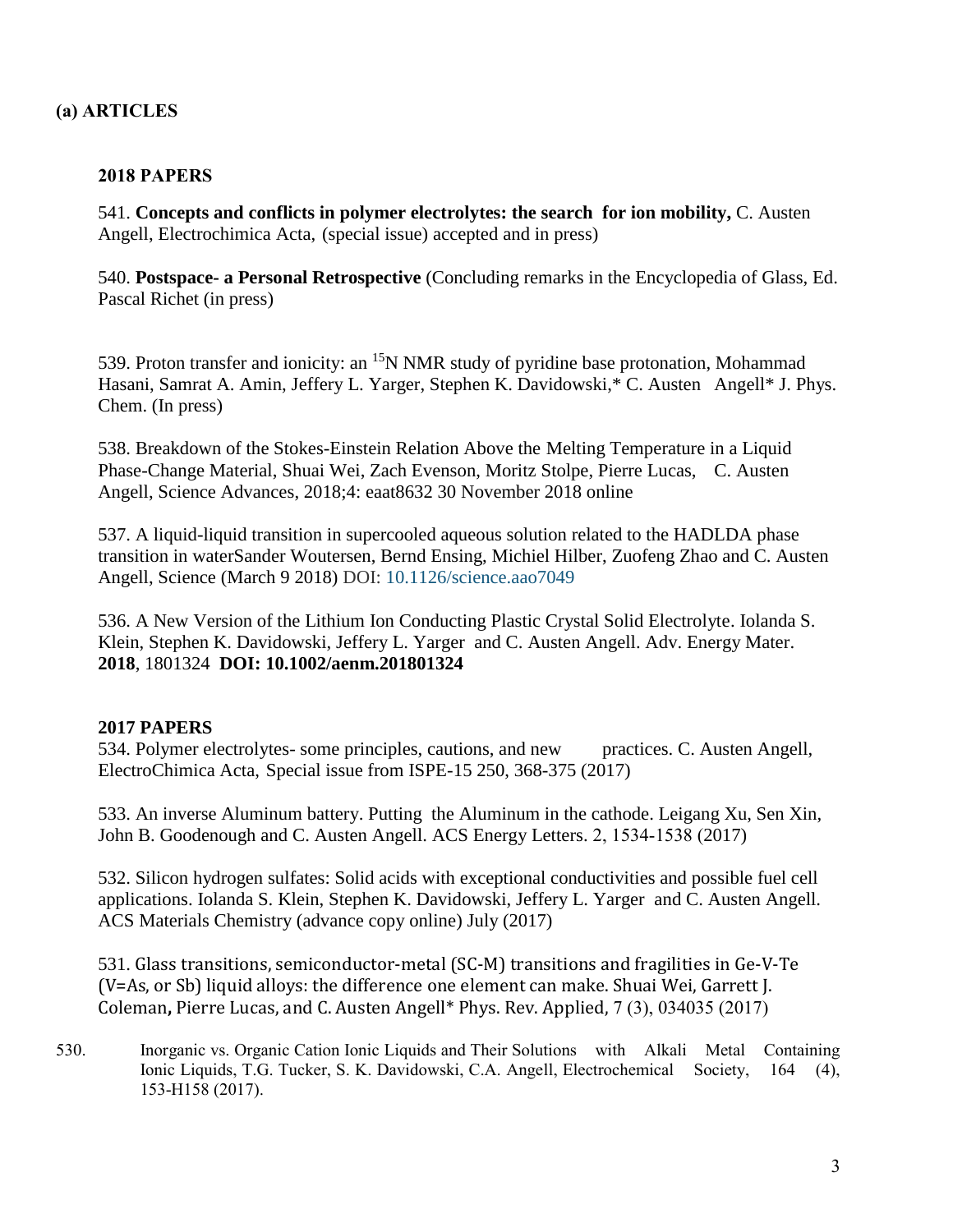529. "Contrasting dynamics of fragile and non-fragile polyalcohols through the glass, and dynamical, transitions: a comparison of neutron scattering and dielectric relaxation data for sorbitol and glycerol" F. Migliardo<sup>1\*</sup>, C. A. Angell<sup>2</sup>, S. Magazù<sup>3 =</sup> Biochimica et Biophysica Acta (BBA), General Subjects 1861 (1), 3540-3545, (2017)

#### **2016 PAPERS**

- 530. Nanoporous, transparent MOF glasses with accessible internal surface. Yingbo Zhao<sup>1</sup>, Seung-Yul Lee<sup>2</sup>, Omar M. Yaghi<sup>\*1,3</sup> and C. Austen Angell<sup>\*2</sup> , *J. Am. Chem. Soc.*, , 138 (34), pp 10818– 10821 **(2016)** (Communication, CHOSEN AS JACS "SPOTLIGHT" - 2,147 READS)
- 528. Potential tuning in the S-W system. (i) Bringing  $T_{c,2}$  to ambient pressure, and (ii) colliding  $T_{c,2}$  with the liquid-vapor spinodal. C. Austen Angell\* and Vitaliy Kapko. J. Stat. Mech. Theor &Expt. 2016 (9), 094004 **(2016)**
- 527. On the Use of a Protic Ionic Liquid with a Novel Cation to Study Anion Basicity. Mohammad Hasani,\* Jeffery L. Yarger and C. Austen Angell Chem. Euro. J. Chemistry-A European Journal 22 (37), 13312-13319, **(2016)**
- 526. Excess thermodynamic properties of glassforming liquids: the rational scaling of heat capacities, and the thermodynamic fragility dilemma resolved. Iolanda S. Klein, and C. Austen Angell, J. Non-Cryst. Solids, 451, 116-123 **(2016)**
- 525. Water: a Tale of Two Liquids**,** P. Gallo, K. Amann-Winkel, C. A. Angell, M. Anisimov, F. Caupin, C. Chakravorty, T. Loerting, A. Panagiotopoulos, J. Russo, H. Stanley, H. Tanaka, C. Vega se los Heras, Xu Limei, and L. Pettersen. Chemical Reviews 116 (13), 7463-7500 **(2016)**
- 524. Advanced High Voltage Aqueous Li-ion Battery Enabled by "Water-in-Bisalt" Electrolyte. Liumin Suo, Oleg Borodin, Wei Sun, Xiulin Fan, Fei Wang, Chongyin Yang, Tao Gao, Zhaohui Ma, Marshall Schroeder, Arthur von Wald Cresce, Selena M. Russell, Michel Armand, C. Austen Angell, Kang Xu and Chunsheng Wang Angewandte Chemie Intern. Ed. 128, ppp, **(2016)** DOI: 10.1002/anie.201602397
- 522 NMR characterization of ionicity and transport properties for a series of diethylmeth-ylamine based protic ionic liquids. Stephen K. Davidowski, Forrest Thompson, Wei Huang, Mohammad Hasani, Samrat A. Amin, C. Austen Angell, Jeffery L. Yarger J. Phys Chem, B 120 (18), 4279-4285 **(2016)** DOI: 10.1021/acs.jpcb.6b01203
- 521. Apparent first order liquid-liquid transition, with pre-transition density anomaly, in water-rich ideal solutions. Z.-F. Zhao and C. A. Angell. Angew. Chem. Int. Ed., 55, 1 – 5 (**2016)** DOI: 10.1002/anie.201510717
- 520. A flexible inorganic fuel cell membrane with conductivity above Nafion, and durable fuel cell operation at 150ºC. Y. Ansari, T. G. Tucker, W. Huang, I. S. Klein, S.-Y. Lee, J. L Yarger and C. A. Angell\* J. Power Sources, 303, 142-149 **(2016)** http://dx.doi.org/10.1016/j.jpowsour.2015.10.034

#### **2015 PAPERS**

519. Phase change alloy viscosities down to Tg by Adam Gibbs equation fittings to excess entropy data: a fragile-to-strong transition. Shuai, Wei, Pierre Lucas, and C. Austen Angell, J. Appl. Phys. 118 (3), 034903 (2015).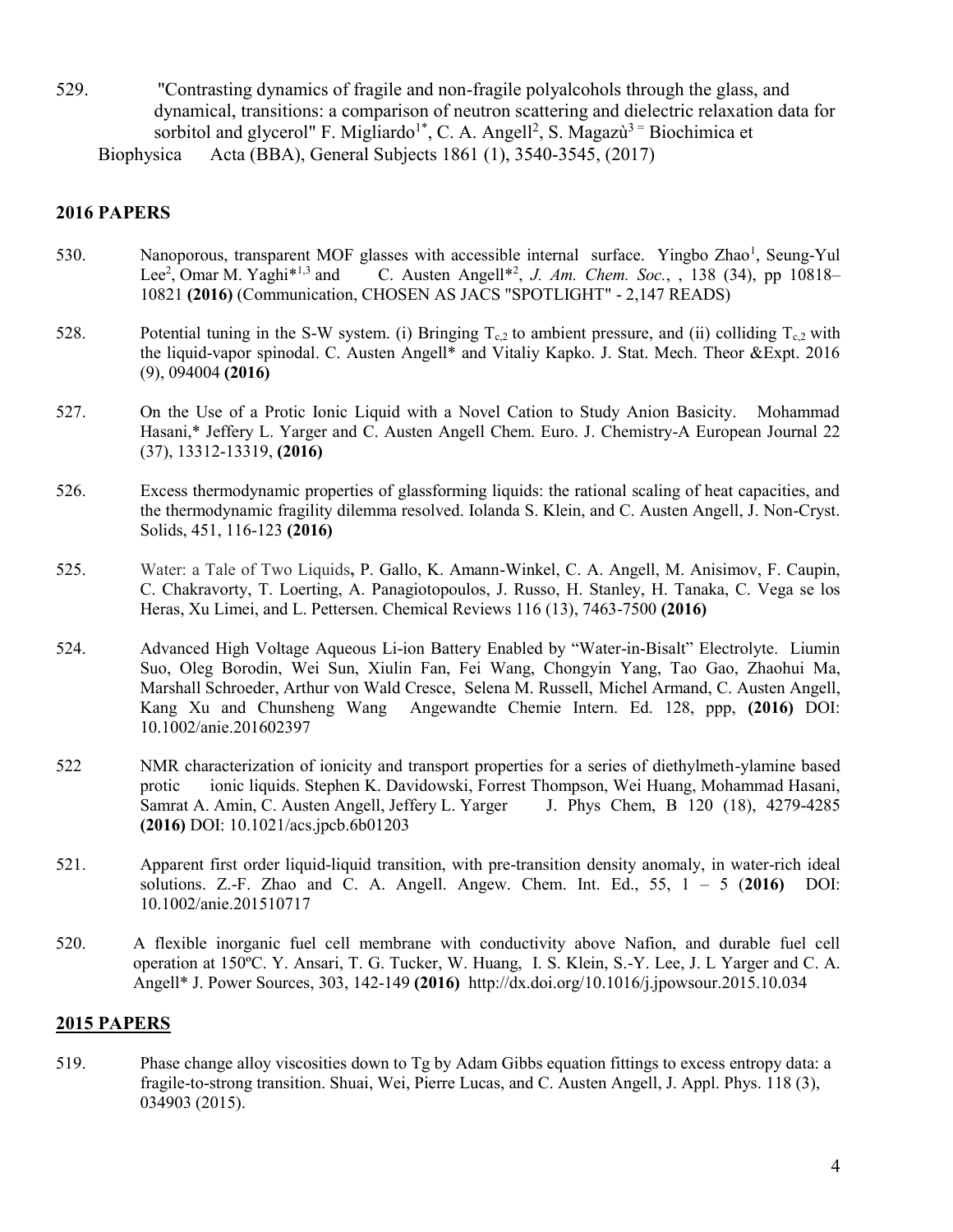- 518. Sulfone carbonate ternary electrolyte with further increased capacity retention and burn resistance for high voltage lithium ion batteries. L.-G. Zue, S. Y. Lee, Z.F. Zhao and C. A. Angell, J. Power Sources, 295, 190-196 (2015).
- 517. Physics of the Jagla Model as the Liquid-Liquid Coexistence Line Approaches Horizontal, J Luo, L Xu, CA Angell, HE Stanley, SV Buldyrev -J. Chem. Phys. 142 (22), 224501 (2015).
- 516. Diffusivity and short-time dynamics in two models of silica. Erik Lascaris, Mahin Hemmati, Sergey V. Buldyrev, H. Eugene Stanley, and C. Austen Angell, J. Chem. Phys. 142 (10), 104506 (2015).
- 515. Ionic Liquid redox catholyte for high efficiency, low cost energy storage. Leigang Xue, Telpriore G. Tucker, and C. Austen Angell\* Adv. Energy Materials. 2015, 1500271 doi:org.10.1002/aenm.201500271.
- 514. Forty years of silica simulations. Which way now? C. Austen Angell, Intern. Journal of Appl. Glass Science, Special Issue, 6 [1], 3-14 (2015), DOI: 10.1111/ijag.12112.
- 513. On the uncertain distinction between fast landscape exploration and second amorphous phase (ideal glass) interpretations of the ultrastable glass phenomenon. C. Austen Angell, J. Non-Crystalline Solids 407 (2015) 246–255 DOI: 10.1016/j.jnoncrysol.2014.08.044.

# **2014 PAPERS**

- 512. Ionic Liquids, Superionic glasses, Quasi-Ionic Liquids, Quasi-Liquid Ionics, all with high Conductivities but some with Little Fluidity. Where does the Paradigm End? Electrochem. Transactions ECS Trans. 2014 64(4): 9-20; doi:10.1149/06404.0009e.
- [511.](http://www.public.asu.edu/%257Ecaangell/511.%20ABSTRACT%20TUCKER.pdf) Approaches to, and problems with, ionic liquid electrolytes for alkali metal electrochemical devices: The case of low-melting chloroaluminate binary solutions. T.G. Tucker and C.A. Angell, J. Electrochem. Soc. printed online Sept. 2014 DOI 10.1149/2.0471412jes.
- [510.](http://www.public.asu.edu/%257Ecaangell/510.%20Lascaris%20etal%20silica%20criticality%20lhbsa12feb2014%20%2528510%20subm%2529.pdf) Search for a liquid-liquid critical point in models of silica, Erik Lascaris, Mahin Hemmati, Sergey Buldyrev, H. Eugene Stanley, and C.A. Austen J. Chem. Phys. 140, 224502 (2014); DOI: 10.1063/1.4879057.
- 509. Supercooled water: Two phases? Nature Materials (News and Views) 13 (June issue), 673 (2014).
- [508.](http://www.public.asu.edu/%257Ecaangell/508.%20Enhanced%20performance%20of%20sulfone-based%20electrolytes%20at%20lithium%20ion%20battery%20electrodes,%20including%20the%20LiNi0.5Mn1.5O4%20high%20voltage%20cathode.pdf) Enhanced Performance of sulfone, and sulfone-containing, solvents at lithium ion battery electrodes, including the LiNiMnO high voltage cathode, Leigang Xue, Kazuhide Ueno, S.-Y. Lee, C. Austen Angell, J. Power Sources, 262, 123-128, 2014.
- [507.](http://www.public.asu.edu/%257Ecaangell/507.%20Water%20and%20its%20relatives-%20the%20stable,%20supercooled%20and%20particularly%20the%20stretched,%20regimes.pdf) Enrico Fermi summer school on Water. Water and its relatives: stable, supercooled, and particularly, the stretched states. (Open Lectures), Stacey Meadley and C. Austen Angell, Nuovo Cimento, 2014 (in press), arxiv 1404-4031.
- [506.](http://www.public.asu.edu/%257Ecaangell/506%20Bangalore%20fragility%20symposium%20CAA%20MS%20%2528for%20sending%2529.pdf) The fragility of glassforming liquids: thermal vs athermal systems, and kinetic vs thermodynamic manifestations: problems of conception and quantitation. C. Austen Angell, in *Fragility of glass forming liquids* Editors: A.L. Greer, K.F. Kelton, S. Sastry Publisher: Hindustan Book Agency, New Delhi, India (700pp) Chapter 1, 2014.
- [505.](http://www.public.asu.edu/%257Ecaangell/505%20Faraday%20Discussions.pdf) Fluctuations, clusters, and phase transitions in liquids, solutions and glasses: from metastable water to phase change memory materials, C. Austen Angell and Zuofeng Zhao, Faraday Discuss., 167, 625, 2013, (concluding lecture). DOI: 10.1039/C3FD00111C.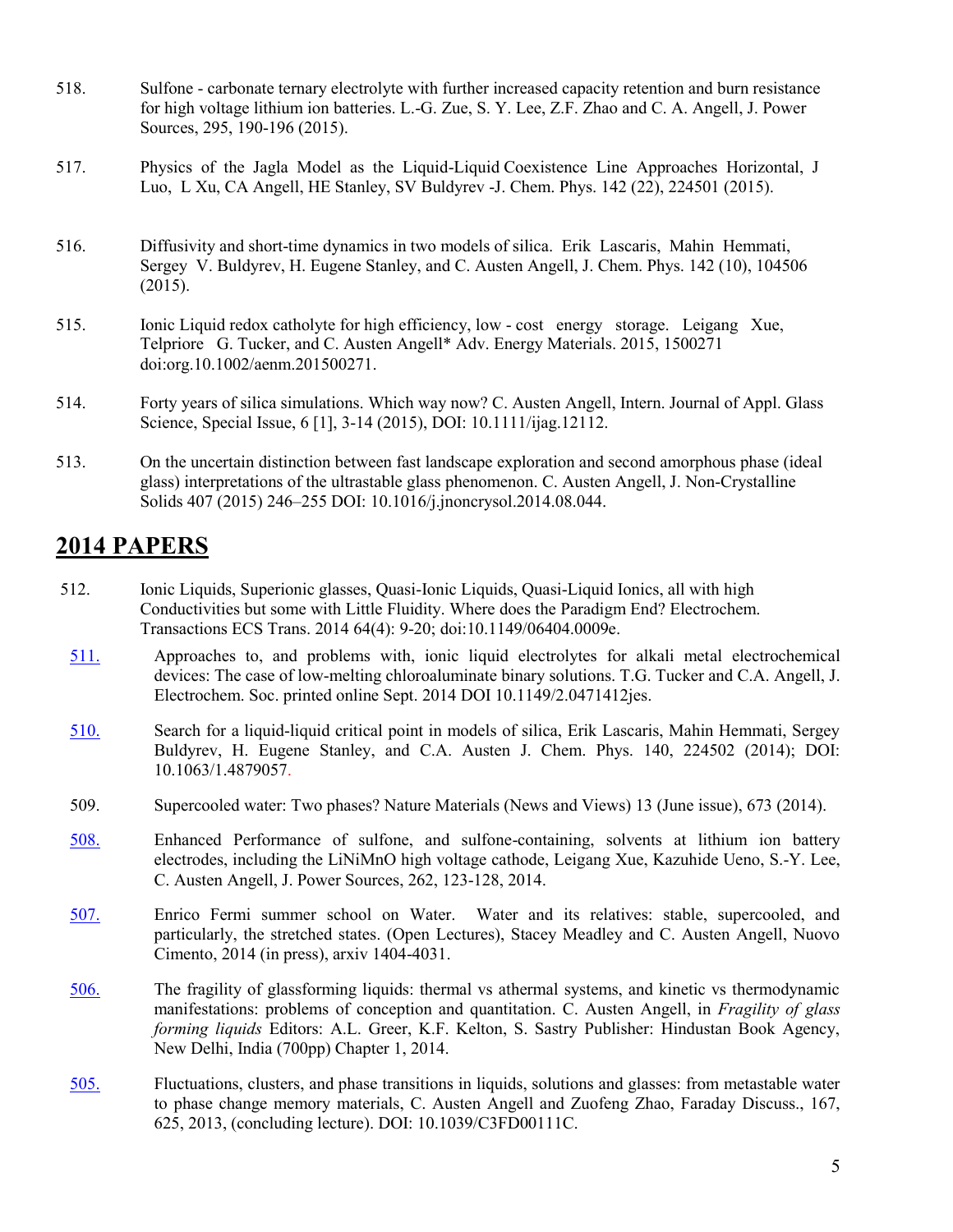[504.](http://www.public.asu.edu/%257Ecaangell/504%20Energy%20applications%20of%20ionic%20liquids.pdf) Energy applications of ionic liquids, Douglas R. MacFarlane, Naoki Tachikawa, Maria Forsyth, Jennifer M. Pringle, Patrick Howlett, Gloria D. Elliott, James Davis, Masahiro Watanabe, Patrice Simon and C. Austen Angell, Energy Environ. Sci., 7, 232–250 (2014), DOI: 10.1039/c3ee42099j.

# **(b) INVITED CONFERENCE LECTURES (abstract links from website not working)**

# **2016**

| 11/28-12/02/2016  | Fall meeting Materials Research Society, Boston, MA Invited Talk in Symposium<br>EC2. Title: Some Progress in Novel Solid Electrolyte Membranes for Storage                                                                                                                                                                                              |
|-------------------|----------------------------------------------------------------------------------------------------------------------------------------------------------------------------------------------------------------------------------------------------------------------------------------------------------------------------------------------------------|
|                   | and Conversion Technologies. (Cancelled due to illness)                                                                                                                                                                                                                                                                                                  |
| 11/10/-11/11/2016 | Regional Meeting of Chemical Society, Galveston: Invited talk; Title: " Glass<br>transitions in systems with and without second critical points" Cancelled due<br>to illness)                                                                                                                                                                            |
| 10/23-27/2016     | Invited talk in the symposium of "Glass, Amorphous, and Optical Materials:<br>Common Issues within Science & Technology" at the MS&T16, Salt Lake City,<br>Utah. Title: "Some new twists on the road to understanding the glass transition in<br>condensed matter, with some emphasis on $\Delta C_p$ ." (Cancelled due to illness)                      |
| $10/1 - 7/2016$   | PACIFICHEM Conference - Electrochemical Society of PACRIM, Honolulu,<br>Hawaii. Title: "Solvate" ionic liquids, "solvent-in-salt" ionic liquids, and "deep<br>eutectic" ionic liquids. What are the relationships - and the ionicities?"                                                                                                                 |
| $9/3 - 8/2016$    | Society of Glass Technology Conference in Sheffield, UK, Opening Lecture<br>of the 100 <sup>th</sup> Turner Symposium. 100 <sup>th</sup> Anniversary of the Society of Glass<br>Technology, SGT100, which is combined with the European Society of Glass<br>Conference Title: "Glass transitions in systems with and without second<br>critical points." |
| 08/15-19/2016     | Plenary Talk at ISPE-16 (Polymer Electrolytes) in Uppsala, Sweden. Title: Title<br>"Flexible inorganic SPEs of a novel type: Anhydrous Fuel cell membranes and the<br>possibility of protic ionic liquid and alkali-ion-conducting cousins."                                                                                                             |
| 05/04/2016        | Caltech - Dept. of Materials Sciences, Title: "Anomalous Liquids: Common features<br>Metallic<br>glassformers,<br>and<br>Chalcogenide<br>PCMs<br>Water,<br>(Phase)<br>of<br>Change Materials)", Pasadena, California.                                                                                                                                    |
| 03/30/2016        | MRS Spring Meeting Phoenix 2016 Symposium EE4 (Electrodes and electrolytes)                                                                                                                                                                                                                                                                              |
|                   | March 28: Invited tutorial on Electrolytes<br>(a)                                                                                                                                                                                                                                                                                                        |
|                   | March 30: Invited lecture Title: "A new class of single ion<br>(b)<br>conducting electrolyte $(t+1)$ : pure alkali cation plastic crystals."                                                                                                                                                                                                             |
|                   |                                                                                                                                                                                                                                                                                                                                                          |

**2015**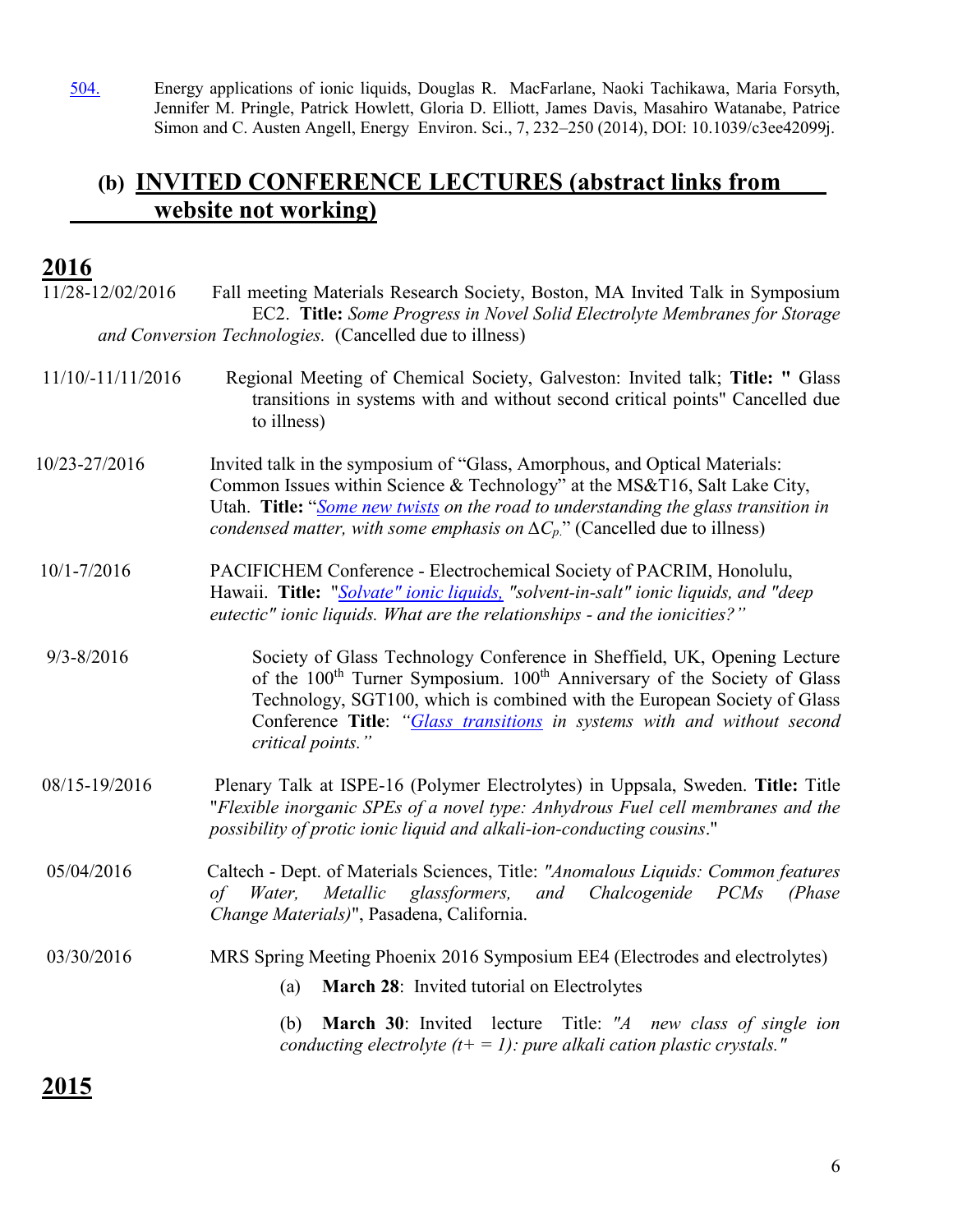- [09/20-23-2015](http://www.public.asu.edu/%257Ecaangell/2015%20ICG%20%2528Bangkok%2529%20abstract%20%2528template%2529.pdf) Plenary lecture at 2015 International Congress on Glass, Bangkok. Title: " *Are there perfect glasses, how can they be made, and why might it be worth some effort?"*
- 08/03-07/2015 Gordon Research Conference on Liquids, Student Performances Weekend, Invited plenary speaker, and student counsellor.
- 07/20-23/2015 CECAM Conference on Structure and Jamming , Mainz, Germany.

(a) Invited Tutorial Lecture for students at the meeting Title: *"Fundamentals of, and challenges concerning, the transition from mobile liquid to glass, including cases with intermediate phases.*

(b) Invited lecture "*Tuning of second critical temperature in the S-W model gives insight into the ultrastable glass challenge, and supercooled water conundrum."*

[06/21-26/2015](http://www.public.asu.edu/%257Ecaangell/Denver%20Thermophys%20abstract-3.pdf) Keynote lecturer at 19<sup>th</sup> Symposium on Thermophysical Properties, National Institute of Standards Technology, Boulder, CO. Title: "*Metastable water: what we know and what we need to know."*

- 03/16-19/2015 Invited Talk for the symposium honoring Hajime Tanaka on his 60th birthday Fest, Tokyo. **Title**: " *Using the Koop activity criterion for water activity to reveal water's liquid-liquid transition*"
- 01/26/2015 5th Kivelson Lecture Dept of Chemistry, UCLA, CA. **Title**: *"Liquid-liquid, and liquid-glass first order phase changes: fact or fiction?"*
- 01/10-11-2015 DOE Workshop on leading questions on water Research: Invited talk title: *The water problem: the importance of novel solution and negative pressure studies*

## **2014**

[10/29/2014](http://www.public.asu.edu/%257Ecaangell/Abstract%20for%20Yokohama%20IL%20meeting%20%2528Watanabe%2529.pdf) Opening Speaker at Symposium on Ionic Liquids at Sophia University in Yokohama, JAPAN. **Title:** *Novel uses of protic and aprotic ionic liquids in water science, protein folding studies and battery research*

> **(and two others**: (i) (10/27 Annual Japanese meeting on ionic liquids. Plenary lecture, and 10/28 (ii) "FILL" SYMPOSIUM, Tokyo University of Agriculture and Technology"

- [10/20-25/2014](http://www.public.asu.edu/%257Ecaangell/Abstract%20for%20Nordita%20Conference.pdf) Opening Speaker at Nordita International Conference on "Water: the most anomalous liquid" in Stockholm, SWEDEN.
- [10/13/2014](http://www.public.asu.edu/%257Ecaangell/abstract%20for%20Pittsburgh%20Cooper%20Lecture.pdf) Cooper Scholar address for the MS&T meeting in Glass division in Pittsburg, PA, USA.
- [10/5-10/2014](http://www.public.asu.edu/%257Ecaangell/Abstract%20Cancun%20ECS%20symposium%20Oct%202014.pdf) Keynote Speaker at 19th International Symposium on Ionic Liquids and Molten Salts at the 226th meeting of Electrochemical Society in Cancun, MEXICO. **Title:** *"Ionic Liquids, quasi-ionic liquids, and quasi-liquid ionics, all with high conductivities but some with little fluidity."*
- 08/17-22/2014 Opening Speaker at Gordon Research Conference on "Ionic Liquids and Molten Salts" in Maine, USA. **(This is the First in a new series.)**